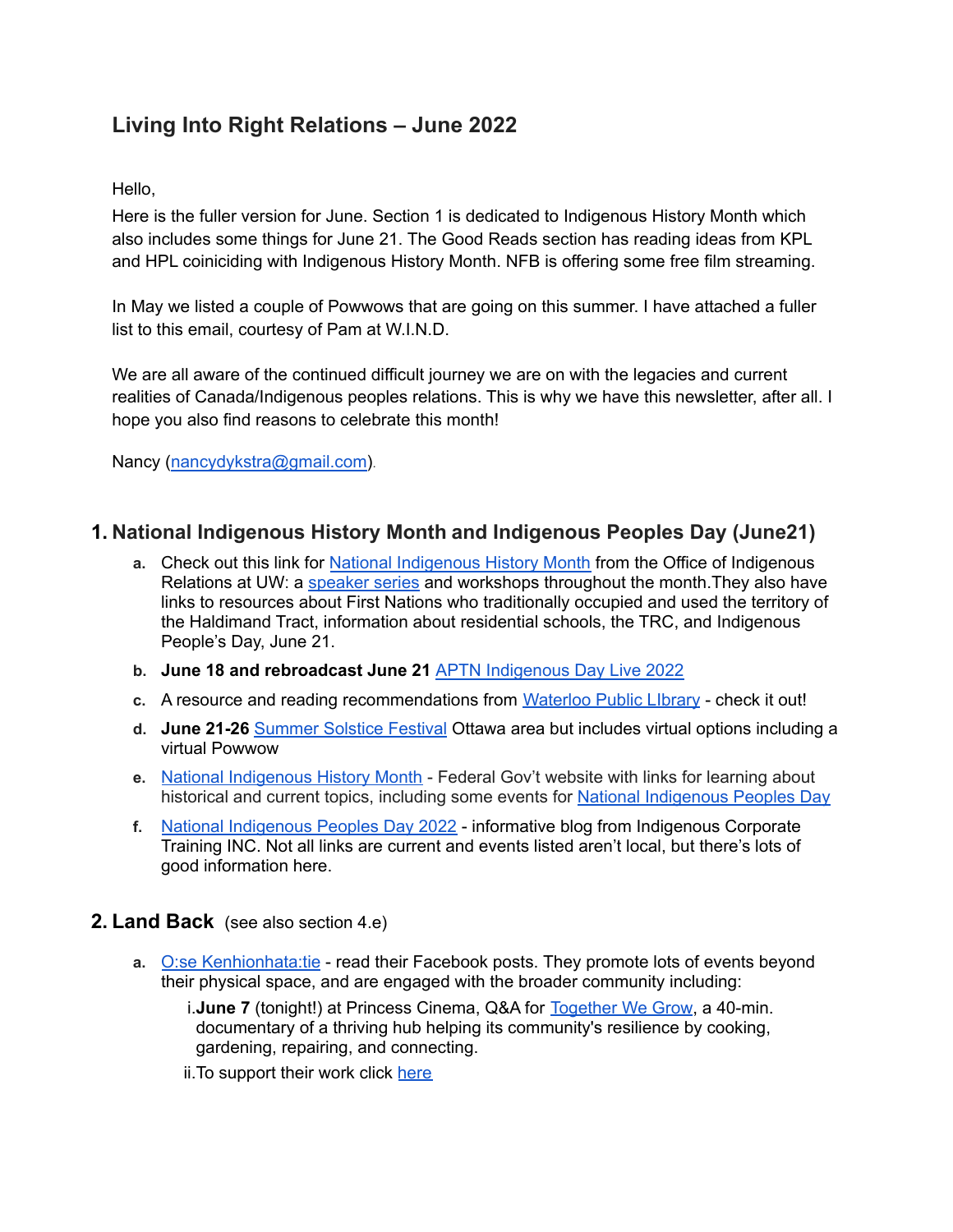- **b.** 1492 [Land](https://www.facebook.com/1492LandBackLane/) Back Lane
	- In the news: OPP try and alter figures to [manipulate](https://www.aptnnews.ca/national-news/opp-try-and-alter-figures-to-manipulate-21m-cost-of-policing-occupation-in-caledonia/) \$21M cost of policing occupation in [Caledonia](https://www.aptnnews.ca/national-news/opp-try-and-alter-figures-to-manipulate-21m-cost-of-policing-occupation-in-caledonia/) APTN May 31

Supportive actions:

- i. **Friday Lunches for 1492 LandBack Lane** Thank you for our ongoing support! Our next date will be in July, perhaps as early as July 1. For more info or to lend a hand contact [nancydykstra@gmail.com](mailto:nancydykstra@gmail.com).
- ii. Support their legal [defense](https://www.gofundme.com/f/legal-fund-1492-land-back-lane?fbclid=IwAR0HrX8GdnpMp0sw2Oo2HF45TLTqSfq8DzAnivlkDEVnf7lhR3l-jUfwPlI) fund.

## **3.Supporting Indigenous initiatives**

- **a.** Have you been to [Chiefswood](https://chiefswoodpark.ca/) Park near Ohsweken lately? They are developing their programs and options for visitors. They have new options for overnighting, including [cabins](https://chiefswoodpark.ca/stay-with-us/#cabin-small) and [camping](https://chiefswoodpark.ca/stay-with-us/#tenting-camping). You can use Chiefswood as a jumping off point to get to know the Grand River and Six [Nations](https://www.sixnationstourism.ca/) a bit more. Upcoming events through Chiefswood include:
	- June 13 Full Moon [Paddle](https://chiefswoodpark.ca/event/full-moon-paddle/)
	- June 18 Six [Nations](https://www.facebook.com/events/3048646795352364/?ref=newsfeed) Paddle for Pride
	- Various [basket-making](https://chiefswoodpark.ca/events/) workshops
- **b.** Support the [Woodland](https://app.getresponse.com/view.html?x=a62b&m=BVUvKZ&mc=Ip&s=Bw6tOfa&u=GD8ET&z=EtbMyct&) Cultural Centre and have your gift give twice.

## **4. Learning at home and events**

- **a.** Wellbeing Waterloo produces a bi-weekly [newsletter](https://mailchi.mp/e7c26c5c3b4d/wellbeing-waterloo-region-newsletter-6086099?e=503756a4e8) which includes a section called "Journey to Reconciliation", providing information in bite sized chunks under headings of *Learn, Reflect, Practice.* The topic for the linked example is powwows and is worth a read, especially if you're planning to go to one this summer. You can subscribe to it by scrolling down any page on their website: [Wellbeing](https://www.wellbeingwr.ca/about-us/) WR**.**
- **b. June 4 - Aug 13** Sense of [Belonging:](https://woodlandculturalcentre.ca/current-exhibits/) A Place Called Home current exhibition at Woodland Cultural Centre: 3 artists use painting, beadwork, photography to connect the notions of identity, family, community and land**.**
- **c. until Oct 9** From Her [Perspective:](https://kwag.ca/content/her-perspective-portraits-canadian-women-artists) Portraits by Canadian Women Artists at the Kitchener-Waterloo Art Gallery, with numerous Indigenous artists including Melissa General from Six Nations of the Grand River.
- **d. June 10 & 11, 7:30p.m.** [Civilized](https://www.eventbrite.ca/e/civilized-preview-performances-tickets-342818337877?aff=ebdssbdestsearch&keep_tld=1) preview performances at Rockway Mennonite Church, 47 Onward Ave., Kitchener. 1- hour performance followed by discussion. \$10 through Eventbrite or pay what you can at the door (cash only). Thank you, Arlene Groh.
- **e. June 14, 6:30-7:30p.m.** online As Long as the Rivers Flow: Past, [Present](https://www.torontopubliclibrary.ca/detail.jsp?Entt=RDMEVT453531&R=EVT453531) and Future of the Land Back [Movement](https://www.torontopubliclibrary.ca/detail.jsp?Entt=RDMEVT453531&R=EVT453531) Phil Monture of Six Nations
- **f. June 15, 7p.m**. Virtual Tour of the Former [Mohawk](https://woodlandculturalcentre.ca/june-15-2022-virtual-tour-of-the-former-mohawk-institute-residential-school/) Institute Woodland Cultural Centre
- **g. June 16, 7p.m.** [Speakers](https://www.artgalleryofhamilton.com/program/speakers-of-truth-june2022/) of Truth: Two Spirit Pride online and in person event Art Gallery of Hamilton